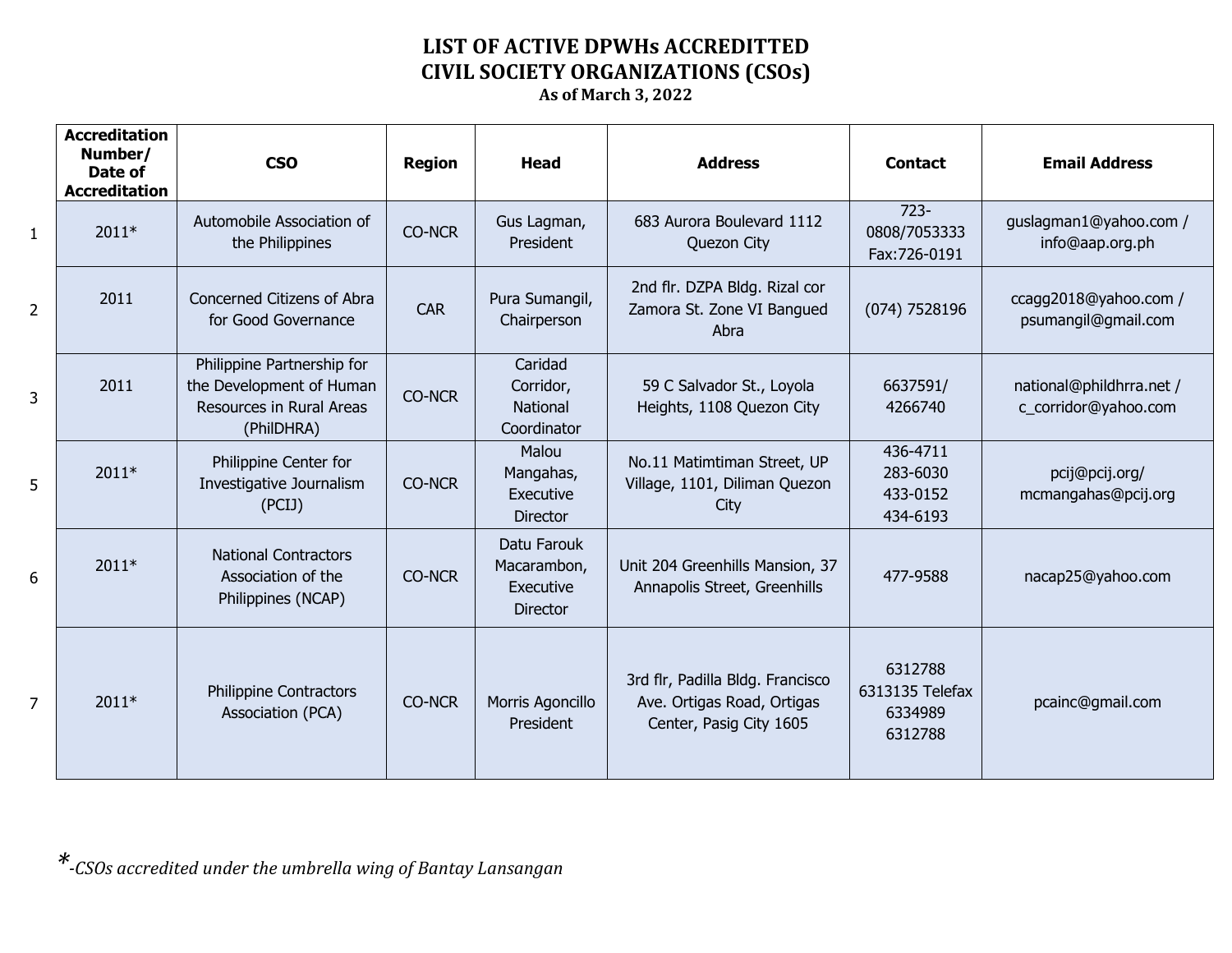## **LIST OF ACTIVE DPWHs ACCREDITTED CIVIL SOCIETY ORGANIZATIONS (CSOs)**

**As of March 3, 2022**

|    | <b>Accreditation</b><br>Number/<br>Date of<br><b>Accreditation</b> | <b>CSO</b>                                                                                       | <b>Region</b> | <b>Head</b>                                                              | <b>Address</b>                                                                                                    | <b>Contact</b>                           | <b>Email Address</b>          |
|----|--------------------------------------------------------------------|--------------------------------------------------------------------------------------------------|---------------|--------------------------------------------------------------------------|-------------------------------------------------------------------------------------------------------------------|------------------------------------------|-------------------------------|
| 8  | 2011*                                                              | Confederation of Filipino<br><b>Consulting Organization</b><br>(COFILCO)                         | <b>CO-NCR</b> | Erick A. Cruz,<br>President                                              | 83 Bldg. West ave Brgy. Paltok<br>Quezon City                                                                     | 373-9345 loc.<br>2050                    | administration@cofilco.com.ph |
| 9  | 2011*                                                              | Center for National Budget<br>Legislation (CNBL)                                                 | <b>CO-NCR</b> | Joseph Ranola,<br>President                                              | 45 Perla St., San Rafael, Pasay<br>City                                                                           | Cell: 0915-669-<br>9432<br>Tel: 522-1143 | centernbl@gmail.com           |
| 11 | 2011*                                                              | <b>Coalition for Bicol</b><br>Development (CBD)                                                  | Region V      | Marjorie Francia<br>Oropesa-<br>Banares,<br>Executive<br><b>Director</b> | 2nd Floor # 28 Rena simiento<br>st., Tabucio, Naga City                                                           | 9988602652                               | cbdbicol@gmail.com            |
| 13 | 2016                                                               | <b>Coalition Against Trafficking</b><br>in Women-Asia Pacific                                    | <b>NCR</b>    | Ms. Jean C.<br>Enriquez,<br>Executive<br><b>Director</b>                 | Unit 203, Tempus Place, 21<br>Matalino St., Central District,<br>Diliman Quezon City                              | 2834117                                  | jeanenriquez@yahoo.com        |
| 14 | 2016                                                               | Chamber Real Estate and<br><b>Builders Association-La</b><br><b>Union Chapter</b>                | Region I      | Eduardo L. La<br>Madrid,<br>Chairman                                     | 2/F Nisce Building, Gen. Luna<br>St., San Fernando City, La Union                                                 | $(072)$ 888-2066                         | crebalaunion@yahoo.com        |
| 15 | 2016                                                               | <b>Build Change</b>                                                                              | <b>NCR</b>    | Mardi Mapa-<br>Suplido, Country<br><b>Director</b>                       | Unit 304, SEDCO 1 Bldg., Rada<br>St., Makati                                                                      | 9065495626<br>8054707                    | kate@buildchange.org          |
| 16 | 2017                                                               | Affiliated Network for Social<br>Accountability-East Asia<br>and the<br>Pacific Foundation, Inc. | <b>NCR</b>    | Mr. Redempto<br>Parafina,<br>Executive<br><b>Director</b>                | 3rd Floor, Mansi Building, 337<br>Katipunan Ave. Loyola Heights,<br>Quezon City, Metro Manila<br>Philippines 1105 | $(02)$ 426-0185                          | info@ansa-eap.net             |

*\*-CSOs accredited under the umbrella wing of Bantay Lansangan*